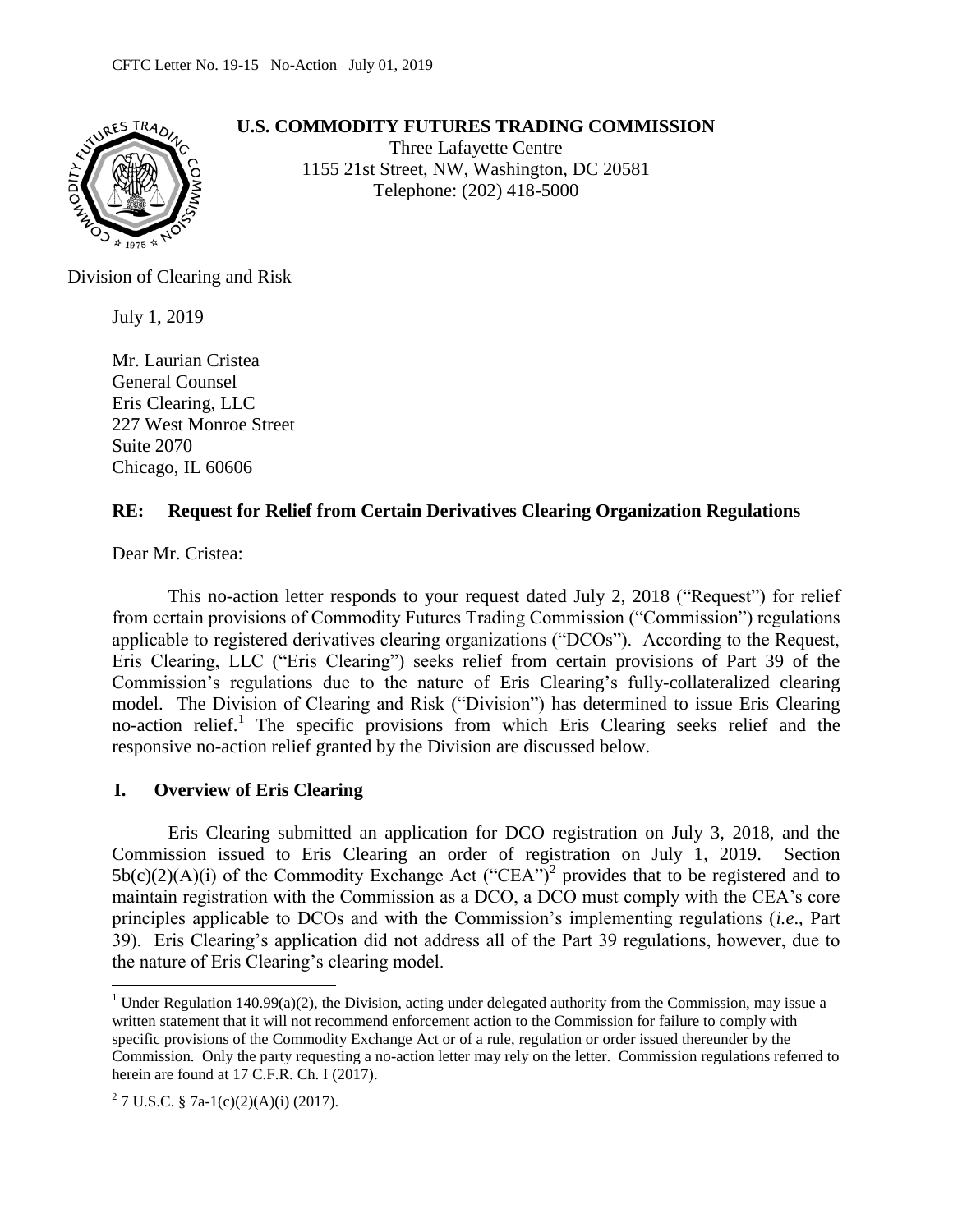Eris Clearing is a fully-collateralized DCO, meaning that a participant must provide Eris Clearing with eligible collateral sufficient to cover the maximum potential loss of the contract before the trade can be executed.<sup>3</sup> Eris Clearing performs a pre-trade credit check to ensure each participant has sufficient eligible collateral at Eris Clearing or an Eris Clearing-approved depository to cover the participant's maximum potential loss or delivery obligation. Eris Clearing accepts U.S. dollars and the commodity underlying the contract (*i.e.*, bitcoin) as eligible collateral.

Eris Clearing has rules to allow participants to either self-clear or clear through a futures commission merchant ("FCM"). Eris Clearing's initial participants will consist solely of selfclearing members. Eris Clearing will initially clear only for its own designated contract market, Eris Exchange, LLC. Eris Clearing participants must satisfy certain eligibility criteria before they can clear contracts through Eris Clearing.

## **II. Specific Provisions of Part 39**

### *A. Financial Resources*

*Regulation 39.11(c)(1)*. Regulation 39.11(c)(1) requires a DCO to perform monthly stress testing in order to make a reasonable calculation of the financial resources it would need in the event of a default by the clearing member creating the largest exposure. Eris Clearing asserts that the monthly stress testing requirement in Regulation  $39.11(c)(1)$  is not applicable to Eris Clearing because of its fully-collateralized clearing model. Eris Clearing indicates that by requiring participants to fully collateralize a position prior to execution, it ensures that it has enough funds on deposit to cover each participant's maximum loss. Because collateral sufficient to cover the maximum possible loss is already on deposit, Eris Clearing represents that it achieves the goal of the stress testing requirement in Regulation  $39.11(c)(1)$ , and any stress testing is therefore unnecessary. Thus, Eris Clearing seeks relief from the requirement to stress test its financial resources on a monthly basis pursuant to Regulation  $39.11(c)(1)$ .

*Regulation 39.11(e)(1)(ii)*. Regulation 39.11(e)(1)(ii) requires a DCO to have financial resources sufficiently liquid to enable the DCO to fulfill its obligations as a central counterparty during a one-day settlement cycle. It further requires that a portion of those financial resources be in the form of cash, U.S. Treasury obligations, or high quality, liquid, general obligations of a sovereign nation, and sets forth the method for calculating that portion. Eris Clearing represents that it maintains sufficient liquidity by requiring that participants deposit collateral in the form of the participant's obligation, either cash or the underlying asset, prior to trade execution. Eris Clearing further indicates that the calculation required by Regulation  $39.11(e)(1)(ii)$  would demonstrate that it holds liquid collateral in an amount equal to its obligations as a central counterparty during a one-day settlement cycle, and that the result of the calculation would not

<sup>&</sup>lt;sup>3</sup> Fully-collateralized positions are designed to have on deposit a sufficient amount of funds, at all times, to cover the maximum potential loss that could be incurred in connection with a position. Full collateralization prevents a DCO from being exposed to credit risk stemming from the inability of a clearing member or customer of a clearing member to meet a margin call or a call for additional capital. This limited exposure and full collateralization of that exposure renders certain provisions of part 39 inapplicable or unnecessary.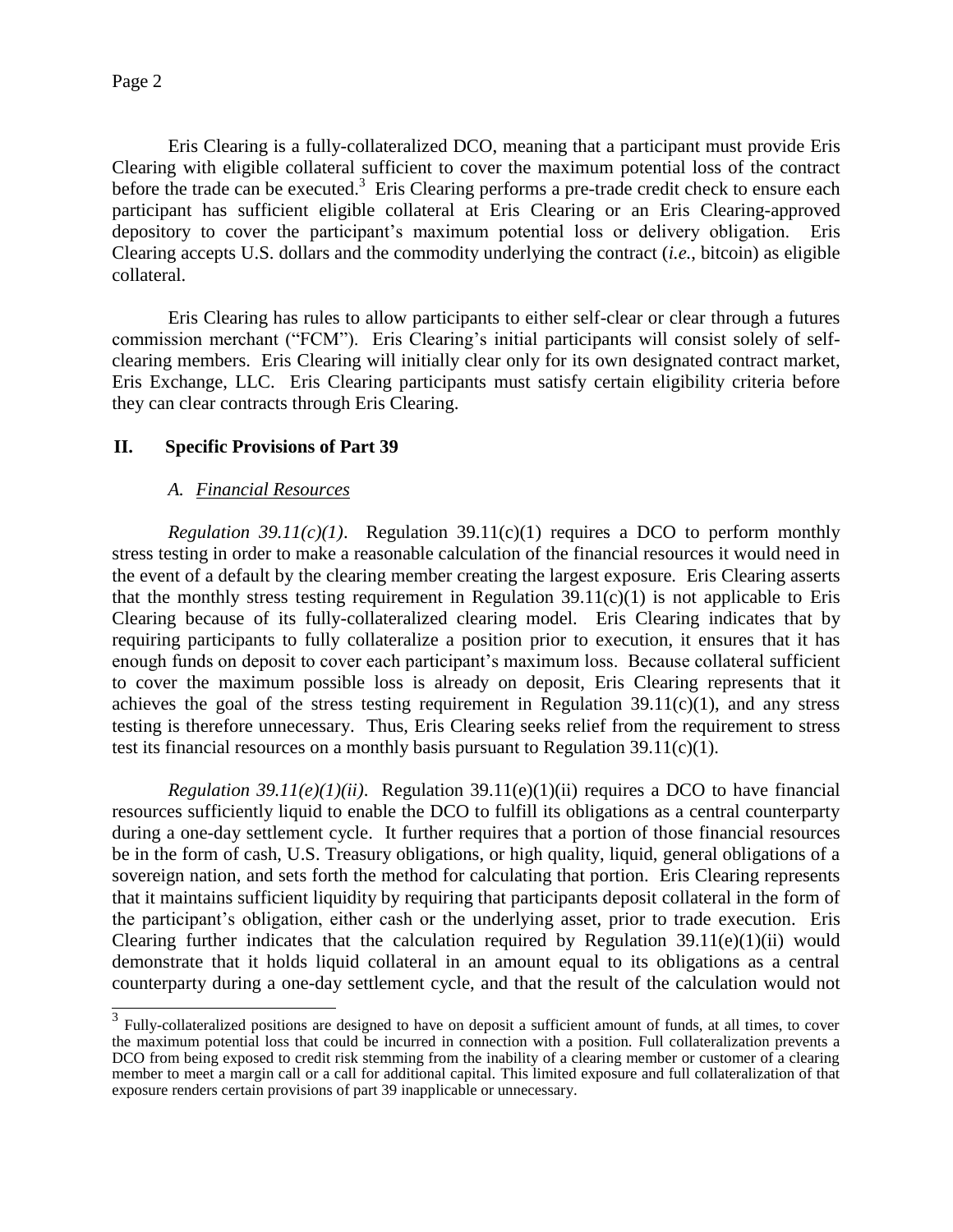change from day to day because it operates as a fully-collateralized DCO. As a result, Eris Clearing seeks relief from Regulation  $39.11(e)(1)(ii)$ .

### *Relief*

Based on Eris Clearing's representations, it is the Division's understanding that Eris Clearing would not need to perform monthly stress testing, because it would ensure that 100% of any exposure on a trade is fully collateralized before the trade can be executed. Based on the facts presented and representations Eris Clearing has made, the Division will not recommend that the Commission take enforcement action against Eris Clearing for not stress testing its financial resources on a monthly basis pursuant to Regulation  $39.11(c)(1)$ . With respect to the calculation requirement in Regulation  $39.11(e)(1)(ii)$ , Eris Clearing indicates that even if it performed this calculation, the result of the calculation would not change from day to day because it is fully collateralized. Based on the facts presented and representations Eris Clearing has made, the Division will not recommend that the Commission take enforcement action against Eris Clearing for not complying with the requirements of Regulation  $39.11(e)(1)(ii)$  because it maintains sufficient liquidity by having funds on hand sufficient to meet daily obligations.

### *B. Product and Participant Eligibility*

*Regulation 39.12(a)(5)(i)*. Under Regulation 39.12(a)(5)(i), a DCO must require all of its clearing members, including those that are not FCMs, to provide the DCO with periodic financial reports that contain any financial information that the DCO determines is necessary to assess whether participation requirements are being met on an ongoing basis. The regulation further requires that the DCO require its non-FCM clearing members to make these reports available to the Commission upon Commission request, or for the DCO itself to provide the reports to the Commission. Eris Clearing seeks relief from these requirements for its non-FCM participants.<sup>4</sup> Eris Clearing represents that its participants would present no credit or default risk to Eris Clearing because they must fully collateralize trades. In addition, Eris Clearing expects that participants will be individuals or entities that are not registered with the Commission.

#### *Relief*

 $\overline{a}$ 

The purpose of Regulation  $39.12(a)(5)(i)$  is to ensure that a DCO has the means to assess its clearing members' compliance with the DCO's participation requirements. The Division's understanding is that Eris Clearing requires its participants to fully collateralize any trade before the trade may be executed; as a result, Eris Clearing's participants present no credit or default risk to Eris Clearing. Therefore, Eris Clearing would not need to receive periodic financial reports from participants in order to assess their compliance with Eris Clearing requirements. Accordingly, based on the facts presented and representations Eris Clearing has made, the Division will not recommend that the Commission take enforcement action against Eris Clearing

<sup>&</sup>lt;sup>4</sup> Eris Clearing has limited its request for relief in this regard to its non-FCM participants. To the extent that Eris Clearing has one or more FCM participants in the future, the Eris Clearing Rulebook requires each FCM to provide Eris Clearing with financial statements as may be required from time to time.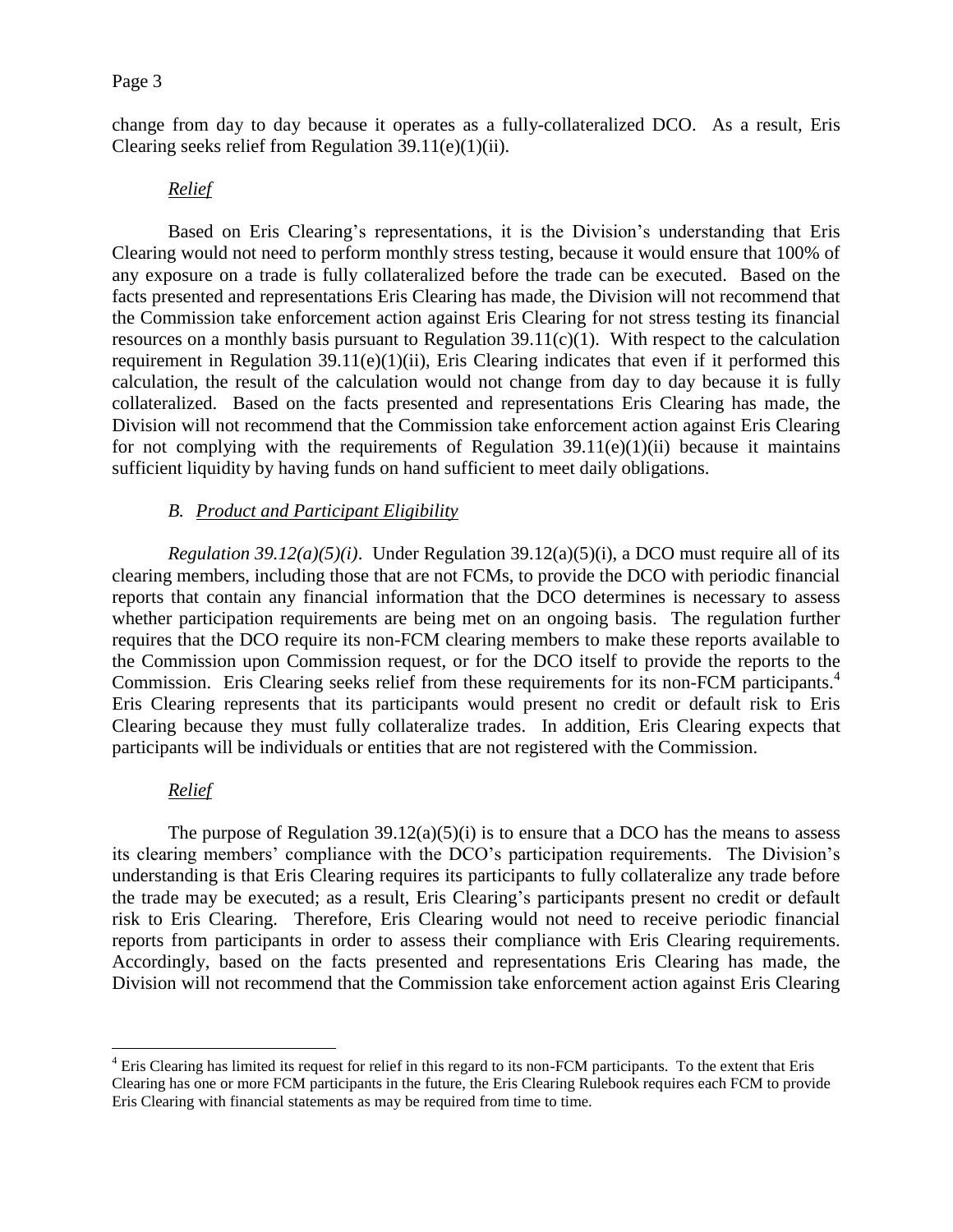for not complying with the requirements of Regulation  $39.12(a)(5)(i)$  with respect to its non-FCM participants.

## *C. Risk Management*

*Regulation 39.13(h)(3)*. Regulation 39.13(h)(3) requires a DCO to conduct stress testing on a daily basis with respect to each large trader who poses significant risk to a clearing member or the DCO, and on at least a weekly basis with respect to each clearing member account, by house origin and by each customer origin. Eris Clearing represents that because it is not a margined DCO and requires full collateralization prior to trade execution, it would not need to conduct stress tests with respect to large traders to achieve the intended risk management goals of the tests.

## *Relief*

Based on Eris Clearing's representations, it is the Division's understanding that Eris Clearing would not need to conduct daily stress testing because it would ensure that 100% of any exposure on a trade is fully collateralized before the trade can be executed. Based on these facts and representations, the Division will not recommend that the Commission take enforcement action against Eris Clearing for not complying with the requirements of Regulation 39.13(h)(3).

# *D. Treatment of Funds*

*Regulation 39.15(d)*. Regulation 39.15(d) requires a DCO to have rules providing that the DCO will promptly transfer all or a portion of a customer's portfolio of positions and related funds at the same time from the carrying clearing member of the DCO to another clearing member of the DCO, without requiring the close-out and re-booking of the positions prior to the requested transfer, subject to certain conditions. Eris Clearing has indicated that it will not have any FCM participants at the outset of its clearing operations, and it seeks relief from Regulation 39.15(d) so long as it has one or fewer FCM participants.

## *Relief*

It is the Division's understanding that Eris Clearing will not initially have FCM participants, which means there will be no clearing on behalf of customers. Accordingly, the requirements of Regulation 39.15(d) do not apply to Eris Clearing under the present circumstances, as the purpose of the transfer provision is to permit a customer to move positions and funds from one FCM to another without having to close out and re-book those positions. Based on the facts presented and representations made by Eris Clearing, the Division will not recommend that the Commission take enforcement action against Eris Clearing for not complying with the requirements of Regulation 39.15(d) so long as Eris Clearing has one or fewer FCM participants. In the event that Eris Clearing adds only one FCM participant, then that participant would not have another FCM to which it could transfer the positions of its customers. In the event that Eris Clearing adds more than one FCM participant, however, the Division would expect Eris Clearing to comply with Regulation 39.15(d) as it pertains to those participants.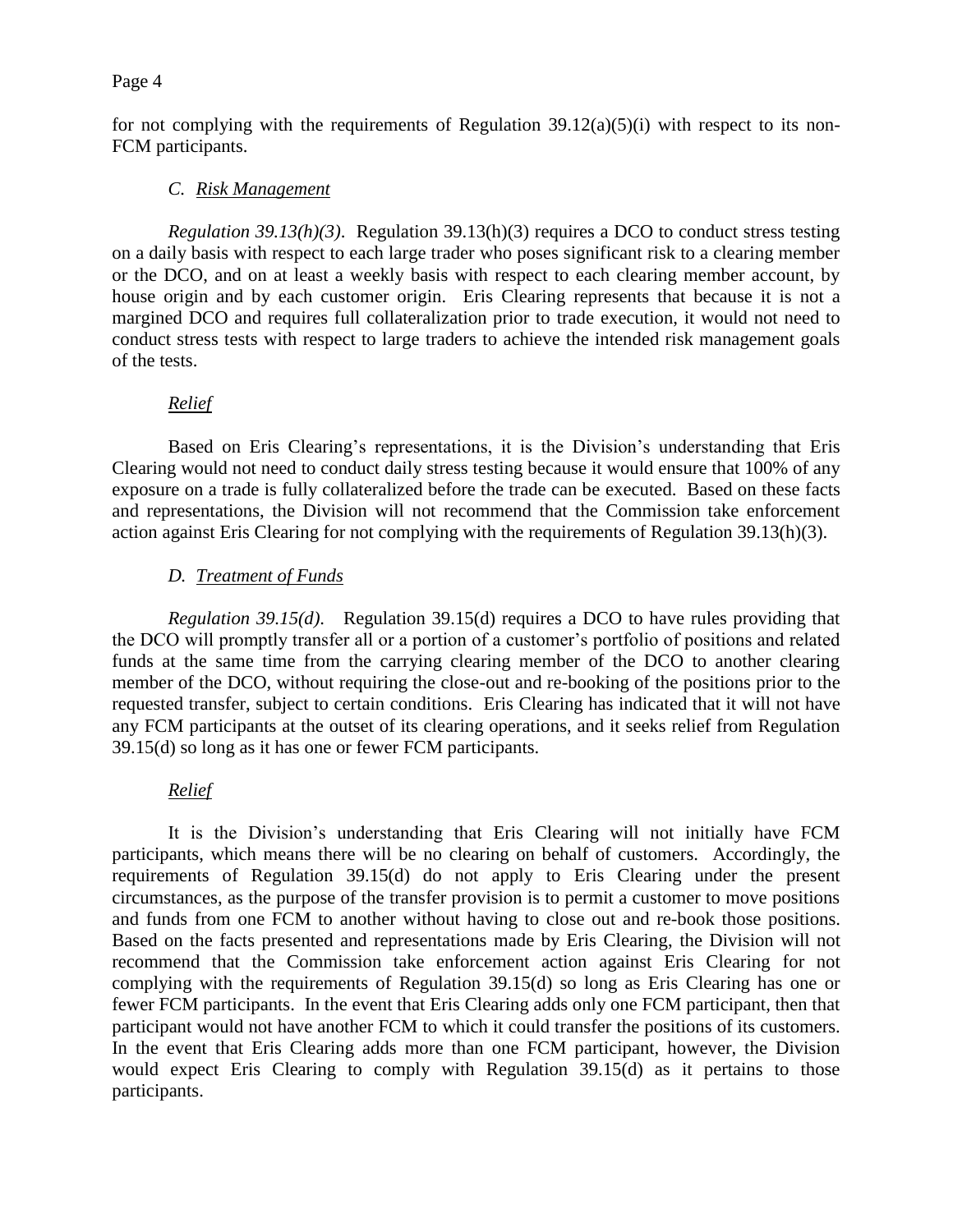### *E. Daily Reporting*

*Regulation 39.19(c)(1)(i)(B)*. Regulation 39.19(c)(1)(i)(B) requires a DCO to provide to the Commission, on a daily basis, a report containing information on daily variation margin payments, separately listing the mark-to-market amount collected from or paid to each clearing member, by house origin and by each customer origin. Eris Clearing seeks relief from this requirement because it requires full collateralization prior to the execution of a trade and, therefore, will not collect or pay daily variation margin.

*Regulation 39.19(c)(1)(i)(D)*. Regulation 39.19(c)(1)(i)(D) requires a DCO to provide to the Commission, on a daily basis, a report containing the end-of-day positions for each clearing member, by house origin and by each customer origin. Eris Clearing seeks relief from this requirement because it requires full collateralization prior to the execution of a trade.

*Regulation 39.19(c)(1)(ii)*. Regulation 39.19(c)(1)(ii) requires that the reports discussed above include information regarding: (A) all futures and options positions, as applicable; (B) all swaps positions; and (C) all securities positions that are held in a customer account subject to Section 4d of the CEA or are subject to a cross-margining agreement. For the reasons stated above, Eris Clearing seeks relief from this requirement as it pertains to paragraphs  $(c)(1)(i)(B)$ and  $(c)(1)(i)(D)$  of Regulation 39.19.

## *Relief*

 $\overline{a}$ 

Eris Clearing has indicated that it requires full collateralization and, therefore, will not collect or pay daily variation margin. It is the Division's understanding that, due to the full collateralization, Eris Clearing's participants' positions do not pose any risk to the DCO or its other participants. Consequently, the Commission does not need access to end-of-day position data to monitor the risk at Eris Clearing. Based on these facts and representations, the Division will not recommend that the Commission take enforcement action against Eris Clearing for not complying with the requirements of Regulations  $39.19(c)(1)(i)(B)$  and (D). By virtue of the noaction relief from these provisions, the Division also will not recommend that the Commission take enforcement action against Eris Clearing for not complying with the requirements of Regulation 39.19(c)(1)(ii) as it pertains to paragraphs (c)(1)(i)(B) and (c)(1)(i)(D) of Regulation  $39.19<sup>5</sup>$ 

# *F. Public Information*

*Regulation 39.21 (c)(3), (4), and (6)*. Paragraphs (c)(3), (4), and (6) of Regulation 39.21 respectively require public disclosure of a DCO's margin-setting methodology, the size and composition of the financial resource package available in the event of a clearing member default, and its default rules and procedures. Eris Clearing has indicated that, due to its fullycollateralized clearing model, it does not use a margin methodology and does not face the risk of

<sup>&</sup>lt;sup>5</sup> Although this letter exempts Eris Clearing from certain daily reporting under Regulation 39.19(c)(1), the Commission retains the right to obtain reports upon request under Regulation 39.19(c)(5).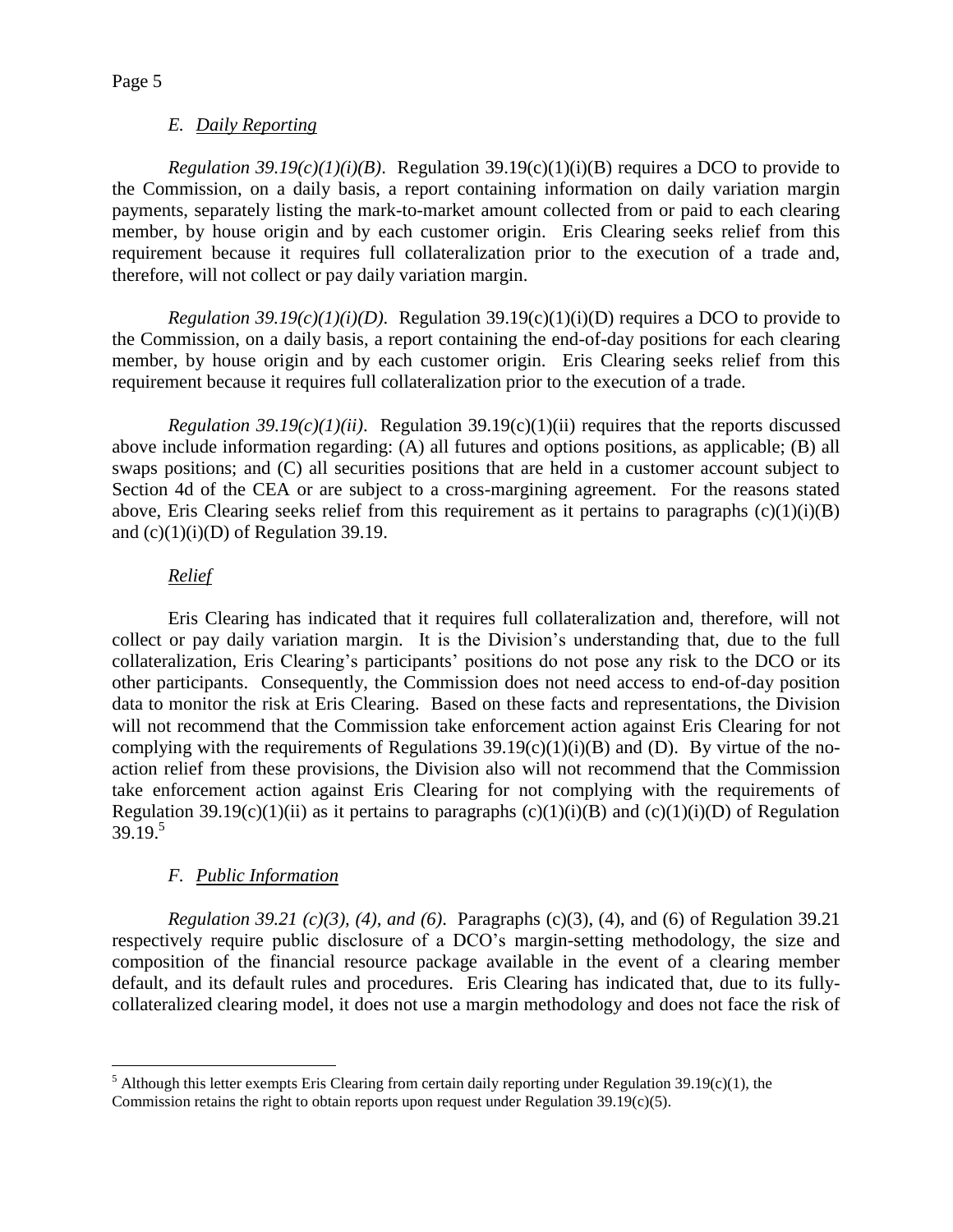a participant default. As a result, Eris Clearing seeks relief from complying with paragraphs (c)(3), (4), and (6) of Regulation 39.21.

*Regulation 39.21(d)*. Regulation 39.21(d) requires a DCO to make its rulebook, a list of all current clearing members, and the information listed in paragraph (c) (as discussed immediately above) readily available to the general public in a timely manner, by posting the information on the DCO's website. Eris Clearing requests relief from the requirement to make public a list of its participants, except for those that are FCMs. Eris Clearing anticipates that its participants that are not FCMs will be individuals or entities that are not registered with the Commission, and consequently believes it is not appropriate to publicly disclose their names.

## *Relief*

In a previous letter,  $6$  the Division expressed its view that a DCO's full-collateralization requirement satisfies the requirements of Regulations  $39.11(a)(1)$  (the requirement to have sufficient financial resources to withstand a clearing member default), 39.13(g) (the requirement to have a risk-based margin methodology), and 39.16 (the requirement to have default rules and procedures). In light of this, the Division interprets Eris Clearing's full-collateralization requirement as satisfying Regulation  $39.21(c)(3)$ , (4), and (6).

The Division understands that initially, Eris Clearing's participants will be individuals or entities that are not registered with the Commission. The Division notes that the purpose of publishing a list of clearing members is to provide market participants with sufficient information to enable them to identify and evaluate the risks and costs associated with using the DCO's services. Because each Eris Clearing participant must fully collateralize its own trades, and Eris Clearing does not have a mutualized default fund, participants do not face the risk of needing to cover fellow participant losses. Therefore, based on these facts and representations, the Division will not recommend that the Commission take enforcement action against Eris Clearing for not complying with Regulation 39.21(d), except that Eris Clearing must make public a list of any of its FCM participants.

## **III. Conclusion**

 $\overline{a}$ 

This letter is based upon the representations of Eris Clearing, as well as applicable laws and regulations. The Division believes that granting the Request would not be contrary to the public interest or to the purposes of those provisions of the Commission regulations from which Eris Clearing has sought relief. However, any new, different or changed material facts or circumstances could change the Division's position and render this letter void. Moreover, this letter represents the position of the Division only and does not necessarily represent the views of the Commission or those of any other division or office of the Commission.

<sup>&</sup>lt;sup>6</sup> See CFTC Interpretative Letter No. 14-05 (Jan. 16, 2014) (responding to a request from North American Derivatives Exchange, Inc. for an interpretation of certain Commission regulations applicable to registered DCOs).